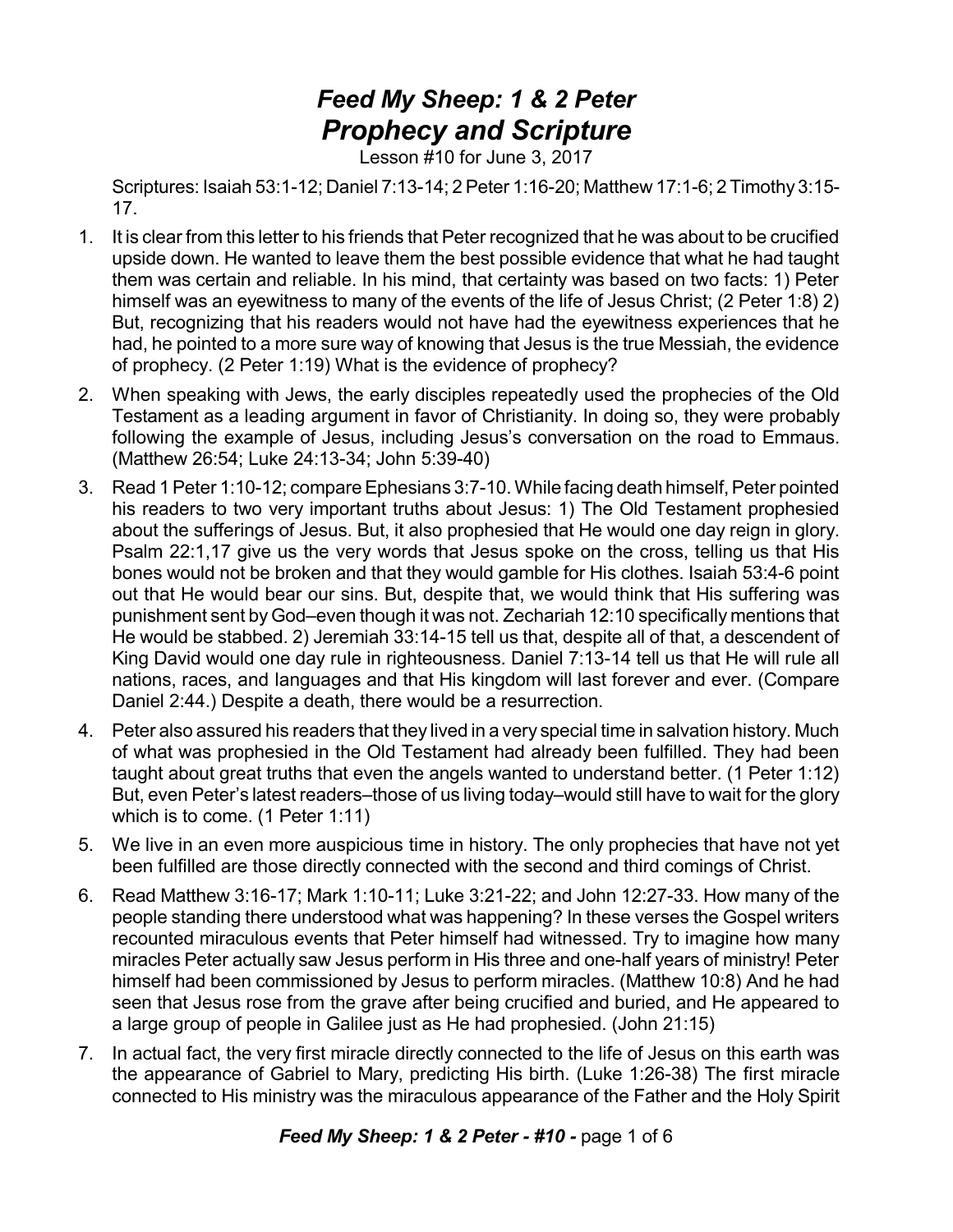at the time of His baptism. (Matthew 3:16-17; Mark 1:9-11; Luke 3:21-22) The first physical miracle that we know about that Jesus performed was changing the water into wine at the wedding in Cana of Galilee. (John 2:1-12)

- 8. Read 2 Peter 1:17-18. After Jesus appeared on the top of the mountain transfigured in dazzling white light, (Matthew 17:2; Luke 9:29) Jesus told His three closest followers–Peter, James, and John–not to tell anyone until all was fulfilled. They were to wait until Jesus had been raised from the dead. Later, Peter was free to tell everyone about that personal and private revelation on the mount of transfiguration. No doubt, that event stood out in Peter's mind. He could not help but recognize that Jesus had a very special relationship with God, the Father. There were three times recorded in the Bible when God the Father spoke audibly to Jesus: 1) At the baptism (John 1:32-34); 2) On the mount of transfiguration (Matthew 17:1- 9); 3) In the temple courtyard (John 12:27-32).
- 9. Read 2 Peter 1:19. Compare Genesis 1:4; John 1:5; Isaiah 5:20; and Ephesians 5:8. Peter wanted us to recognize that the truths about the life and ministry of Jesus Christ shine a clear light on the truths about God, His character, and His government in contrast to the terrible darkness that had spread over the world because of the lies and misrepresentations of the Devil. We live in a darkened world ruled by the prince of evil. But, a glorious light has shown on those of us who are able to read, understand, and comprehend the truths of the Bible.
- 10. When Peter talked about the day dawning, do you think he was talking about the second coming of Jesus? Was he also talking about the glorious light shed into individual souls of people who come to understand and appreciate what Jesus has done for them? For those of us who did not have the privilege of being eyewitnesses of the events of the life of Jesus, Peter wanted to establish a very clear link between those events, the prophecies of the Old Testament, and the certainties of our beliefs.
- 11. Read Matthew 24:14. What should we do when these stupendous truths flood into our minds?

The whole earth is to be illuminated with the glory of God's truth. The light is to shine to all lands and all peoples. And it is from those who have received the light that it is to shine forth. The day-star has risen upon us, and we are to flash its light upon the pathway of those in darkness.—Ellen G. White, *Christian Experience and Teachings of Ellen G. White*\* 220.1.

- 12. Have we clearly established in our own minds that the entire Bible is about Jesus Christ? Jesus was the God of the Old Testament. (1 Corinthians 1:1-4) It is God's letter to us, His children. When properly understood in the larger context of the great controversy, every chapter and every verse is a revelation of the truth about God.
- 13. Read 2 Peter 1:19-21. To what prophecies do you think Peter was referring? And why did he go on to say that no prophecy of Scripture is of any private interpretation? Peter wanted us to understand that in contrast to the many "cunningly devised fables" that were believed by the pagans in his day and by many critics and even nominal Christians in our day, we have a faith that is based on eyewitness reports (2 Peter 1:16-18) and prophecies of Scripture. (2 Peter 1:19-21)
- 14. This certainly could not mean that we should not study the Bible for ourselves. Peter repeatedly emphasized the necessity of our learning the Scripture for ourselves. (1 Peter 1:10,13) Peter wanted us to understand that every Christian is supposed to be a part of a larger body of fellow Christians. (1 Corinthians 12:12-14) We are not supposed to be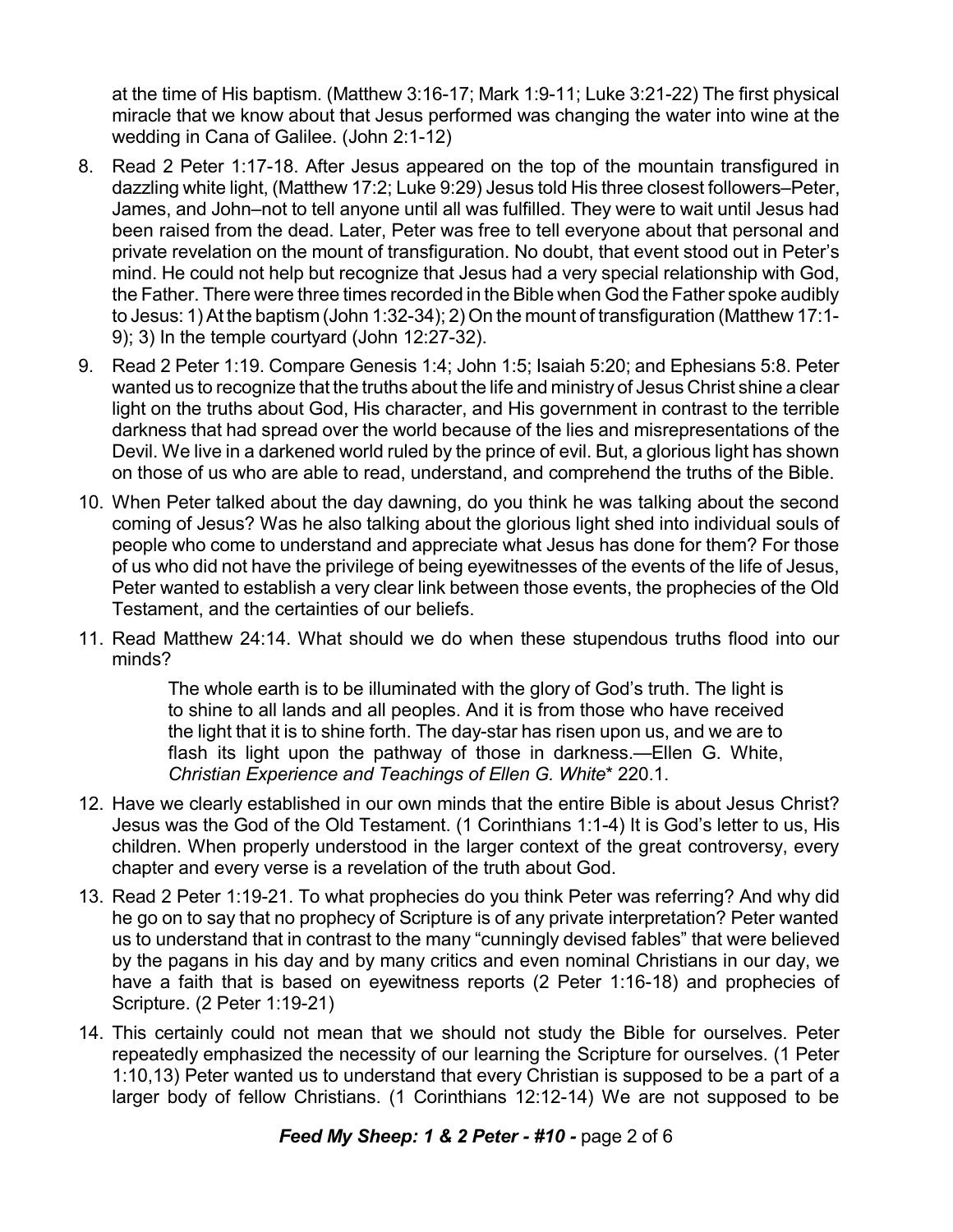imagining or dreaming up new ideas that set us apart from our fellow believers. We need to counsel together because we know that many false prophets, even false messiahs, are coming. Peter suggested that there were some of them present already in his day. (2 Peter 2:1) Thousands, and probably millions, of supposed Christians have wandered into fanaticism and error because they wanted to believe some new idea or new revelation separate from the larger body of Christians.

- 15. However, we must remember that the larger Christian church has repeatedly gone wrong in the past by ignoring the fairly obvious teachings of Scripture. Each of us is only safe as we study our Bibles for ourselves and carefully test every belief against the Scripture and then discuss those understandings of Scripture with our fellow believers. (Acts 17:11)
- 16. Read 2 Peter 1:19-21 and 2 Timothy 3:15-17. The Bible is not just a collection of stories made up by a group of people to entertain their friends. The writers were holy men of God moved by the Holy Spirit Himself. The only tested and proven foundation and guide is the Word of God. If we carefully follow its guidance, we have nothing to fear for the future.

In reviewing our past history, having traveled over every step of advance to our present standing, I can say, Praise God! As I see what God has wrought, I am filled with astonishment and with confidence in Christ as Leader. **We have nothing to fear for the future, except as we shall forget the way the Lord has led us, and His teaching in our past history.** We are now a strong people, if we will put our trust in the Lord; for we are handling the mighty truths of the word of God. We have everything to be thankful for.—Ellen G. White, *General Conference Bulletin*,\* January 29, 1893, par. 5; *Life Sketches*\* 196.2; *Testimonies to Ministers*\* 31.1; *3SM*\* 162.3. [Bold type is added.]

- 17. In 2 Timothy 3:16, Paul gave a brief outline of why he thought the Bible was so important. He mentioned three main points:
	- 1) The doctrines or teachings of the church which are Bible-based teach us the truth about God.
	- 2) Biblical guidance comes when we accept reproof, correction, or instruction in righteousness. (See 2 Timothy 3:16; compare 2 Peter 1:19.) Those who carefully follow the guidance of Scripture and, thus, avoid evil, will follow the truth and will be protected by this revealed will of God.
	- 3) This wisdom will lead to salvation. (2 Timothy 3:15) All of Scripture is to teach us about God not only on a theoretical basis but also in watching God deal with His rebellious children through thousands of years. Is it any wonder that Peter regarded these marvelous truths as a bright light shining in a dark place? (2 Peter 1:19) Consider this from Ellen White:

**It is the first and highest duty of every rational being to learn from the Scriptures what is truth, and then to walk in the light and encourage others to follow his example. We should day by day study the Bible diligently, weighing every thought and comparing scripture with scripture. With divine help we are to form our opinions for ourselves as we are to answer for ourselves before God.**

The truths most plainly revealed in the Bible have been involved in doubt and darkness by learned men, who, with a pretense of great wisdom, teach that the Scriptures have a mystical, a secret, spiritual meaning not apparent in the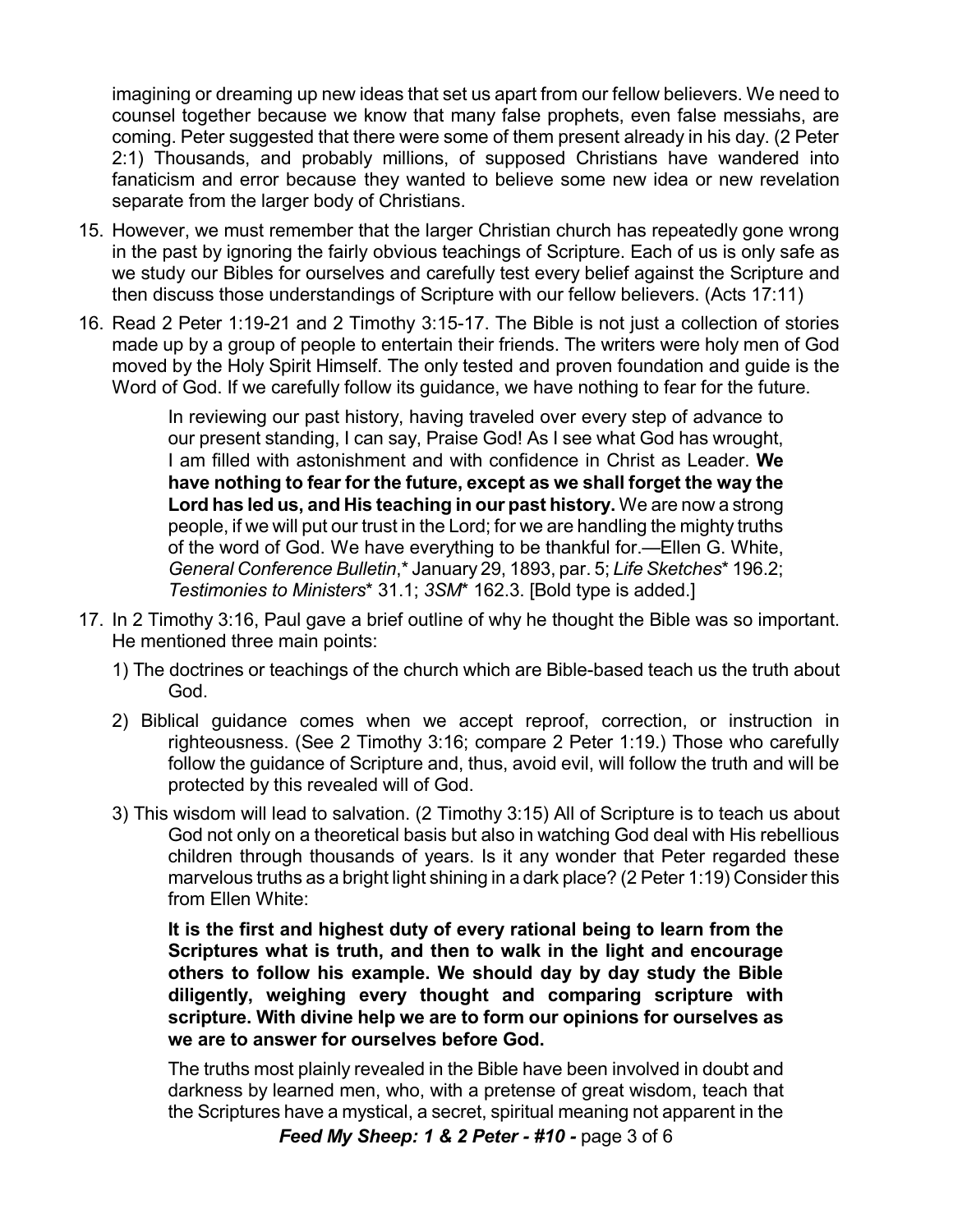language employed. These men are false teachers. It was to such a class that Jesus declared: "Ye know not the Scriptures, neither the power of God." Mark 12:24. **The language of the Bible should be explained according to its obvious meaning, unless a symbol orfigure is employed.** Christ has given the promise: "If any man will do His will, he shall know of the doctrine." John 7:17. If men would but take the Bible as it reads, if there were no false teachers to mislead and confuse their minds, a work would be accomplished that would make angels glad and that would bring into the fold of Christ thousands upon thousands who are now wandering in error.—Ellen G. White, *The Great Controversy*\* 598.2-599.0.

The Bible with its precious gems of truth was not written for the scholar alone. On the contrary, it was designed for the common people; and the interpretation given by the common people, when aided by the Holy Spirit, accords best with the truth as it is in Jesus. The great truths necessary for salvation are made clear as the noonday, and none will mistake and lose their way except those who follow their own judgment instead of the plainly revealed will of God.—Ellen G. White, *Testimonies for the Church*,\* vol. 5, 331.2. [Bold type is added.]

- 18. This is why some of us use the *Good News Bible* which is written in words that ordinary people can understand.
- 19. Biblical scholars like Martin Luther have said repeatedly in various ways that the Scripture is supposed to explain itself. The Bible has an underlying unity in it that is our safeguard.

When you search the Scriptures with an earnest desire to learn the truth, God will breathe His Spirit into your heart and impress your mind with the light of His word. The Bible is its own interpreter, one passage explaining another. By comparing scriptures referring to the same subjects, you will see beauty and harmony of which you have never dreamed. There is no other book whose perusal strengthens and enlarges, elevates and ennobles the mind, as does the perusal of this Book of books. Its study imparts new vigor to the mind, which is thus brought in contact with subjects requiring earnest thought, and is drawn out in prayer to God for power to comprehend the truths revealed. If the mind is left to deal with commonplace subjects, instead of deep and difficult problems, it will become narrowed down to the standard of the matter which it contemplates and will finally lose its power of expansion.—Ellen G. White, *Testimonies for the Church*,\* vol. 4, 499.1.

- 20. A book-by-book study of the Bible has been an enormous benefit to those who have undertaken it with a serious intent. The very glory of God is revealed in its pages. We have produced and made available study guides for every book of the Bible on our Website at [www.theox.org](http://www.theox.org). See the "Study Guides" and the "Teacher's Guides."
- 21. Are there any doctrines or teachings which you believe or fear might be "cunningly devised fables"? Have you tried to investigate each Seventh-day Adventist doctrine in light of Scripture?
- 22. Why are so many people attracted to personal interpretations of Scripture? Why are they reluctant to submit their ideas to the evaluation and consideration of their fellow Christians? Subjective experiences which may be very impressive to us as individuals must never be our ultimate basis for truth. It is too easy for us to be deceived. Peter wrote about his own

*Feed My Sheep: 1 & 2 Peter - #10 -* page 4 of 6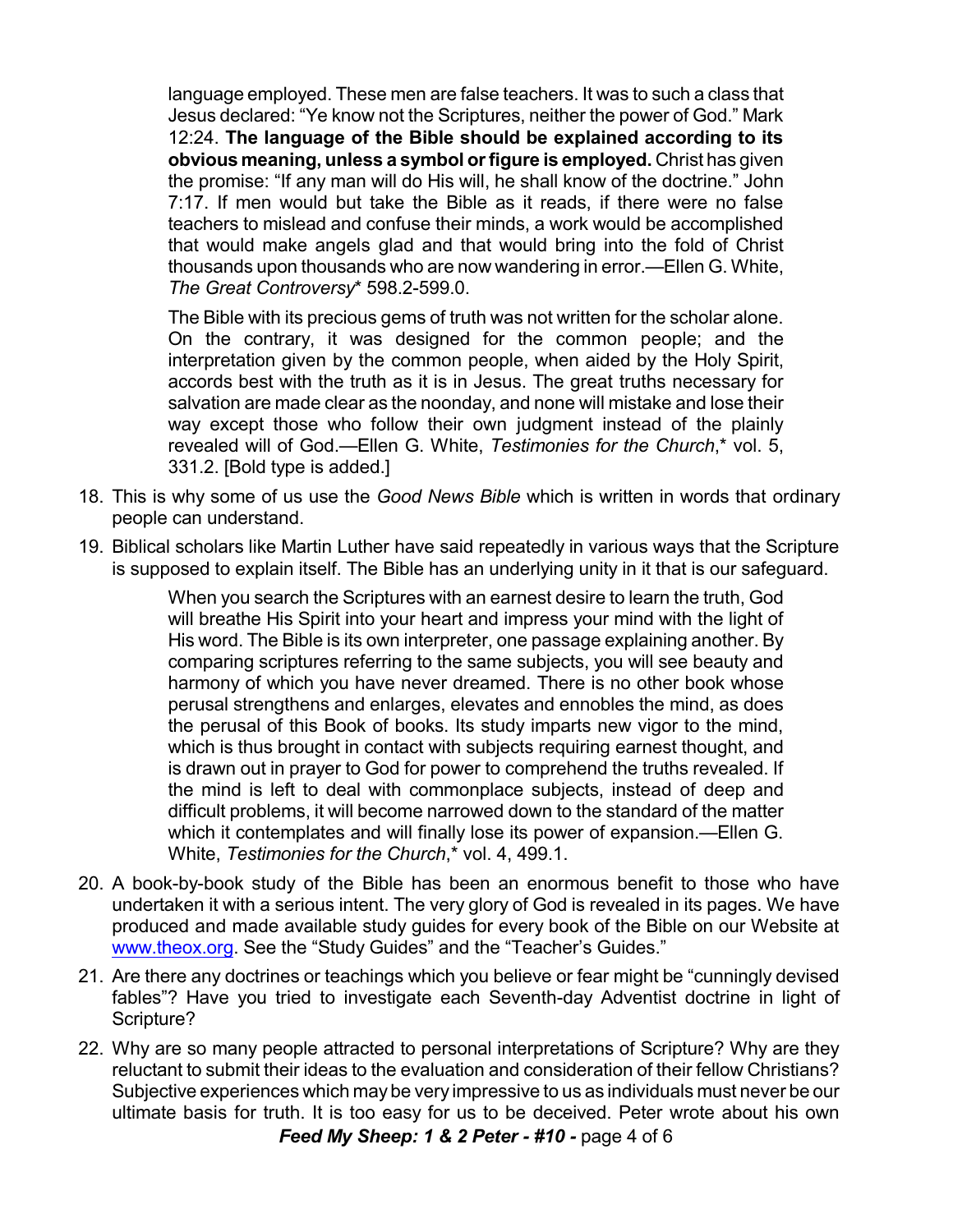sensory experiences; but, then he went on to talk about the more important fulfillment of prophecy.

23. We live in a time and place where incredible trust is placed on scientific experimentation. Observation through testing is supposed to lead to ultimate truth. But, even the very best experiments are tested by statistics which recognize that there is the possibility that results of that testing are not true and are just a coincidence!

> We live in a very scientific age; yet cynicism abounds regarding the possibility for determining truth by objective methods. The means by which truth was supposed to be determined in the modern period was the empirical method–eliminating uncontrolled variables, such as the supernatural–so that all aspects of a matter could be accounted for under strict testing conditions with many observers over time in order to produce an assured result. In many areas, including religion, no consensus was produced over an extended period of time, so cynicism developed regarding the possibility of any assured result from this method. Consequently, postmodernism came in, denying any absolute truth or any metanarratives that fully explained something. Personal experience became the basis for truth, with all truth being subjective and relative to one's experience. How does Peter's message address this tension?—*Adult Teacher's Sabbath School Bible Study Guide*\* 133.

- 24. How do you feel about Peter's claims based on his experiences on the mount of transfiguration? Should we dismiss those claims as the wild tales of a dreamer? Which is a more powerful evidence in your mind: 1) Scientific evidence? or, 2) Biblical evidence? Science can never really prove anything; it can only disprove something. And there is always at least a small chance that results of any scientific experiment just happened by chance.
- 25. What constitutes real experience?

Experience is said to be the best teacher. Genuine experience is indeed superior to mere theoretical knowledge, but many have an erroneous idea as to what constitutes experience. Real experience is gained by a variety of careful experiments, made with the mind free from prejudice, uncontrolled by previously established opinions and habits. The results are marked with careful solicitude....

That which many term experience is not experience at all.... There has not been a fair trial by actual experiment and thorough investigation, with a knowledge of the principles involved in the action....

Here is where we have met the greatest difficulties in religious matters. The plainest facts may be presented, the clearest truths, sustained by the word of God, may be brought before the mind; but the ear and the heart are closed, and the all-convincing argument is, "my experience." Some will say, "The Lord has blessed me in believing and doing as I have; therefore I cannot be in error." "My experience" is clung to, and the most elevating, sanctifying truths of the Bible are rejected....

Many examples might be given to show how people have been deceived by relying upon what they supposed to be their experience.—Ellen G. White, *Christian Temperance and Bible Hygiene*\* 109-110 (1890 - Originally written in 1865 in a series "How to Live"); *Testimonies for the Church*,\* vol. 3, 71; *RH*,\*

## *Feed My Sheep: 1 & 2 Peter - #10 -* page 5 of 6